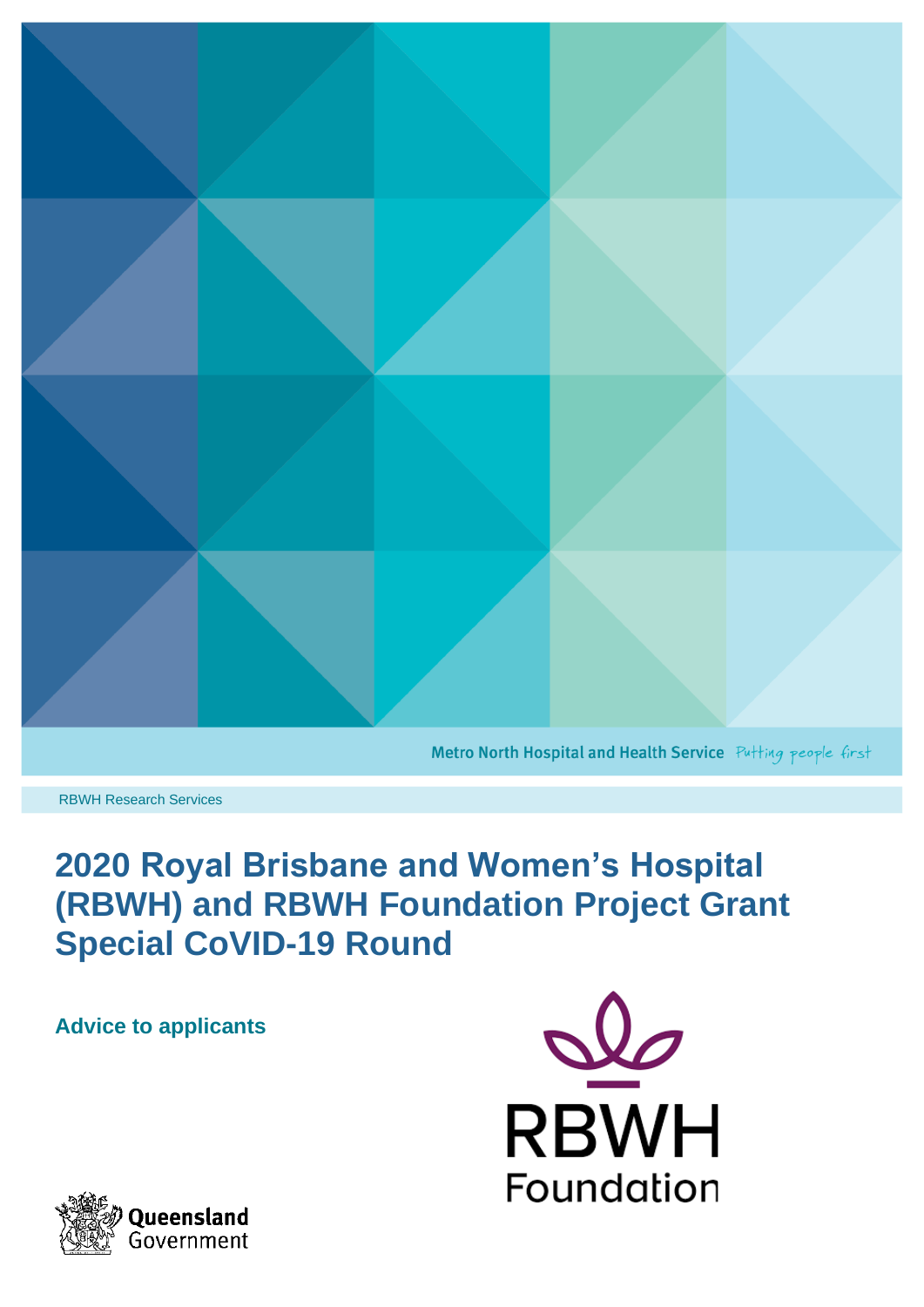Published by the State of Queensland (Metro North Hospital and Health Service), April 2020

#### $\odot$  $\left(\mathrm{cc}\right)$

This document is licensed under a Creative Commons Attribution 3.0 Australia licence. To view a copy of this licence, visit [creativecommons.org/licenses/by/3.0/au](http://www.creativecommons.org/licenses/by/3.0/au)

© State of Queensland (Metro North Hospital and Health Service) 2020

You are free to copy, communicate and adapt the work, as long as you attribute the State of Queensland (Metro North Hospital and Health Service).

For more information, contact:

Research Services, Metro North Hospital and Health Service, Lower Ground Floor, Executive Offices, James Mayne Building, RBWH, Queensland 4006, email RBWH\_Scholarship\_Application@health.qld.gov.au, phone 07 3646 6025 for Research Services.

Disclaimer:

The content presented in this publication is distributed by the Queensland Government as an information source only. The State of Queensland makes no statements, representations or warranties about the accuracy, completeness or reliability of any information contained in this publication. The State of Queensland disclaims all responsibility and all liability (including without limitation for liability in negligence) for all expenses, losses, damages and costs you might incur as a result of the information being inaccurate or incomplete in any way, and for any reason reliance was placed on such information.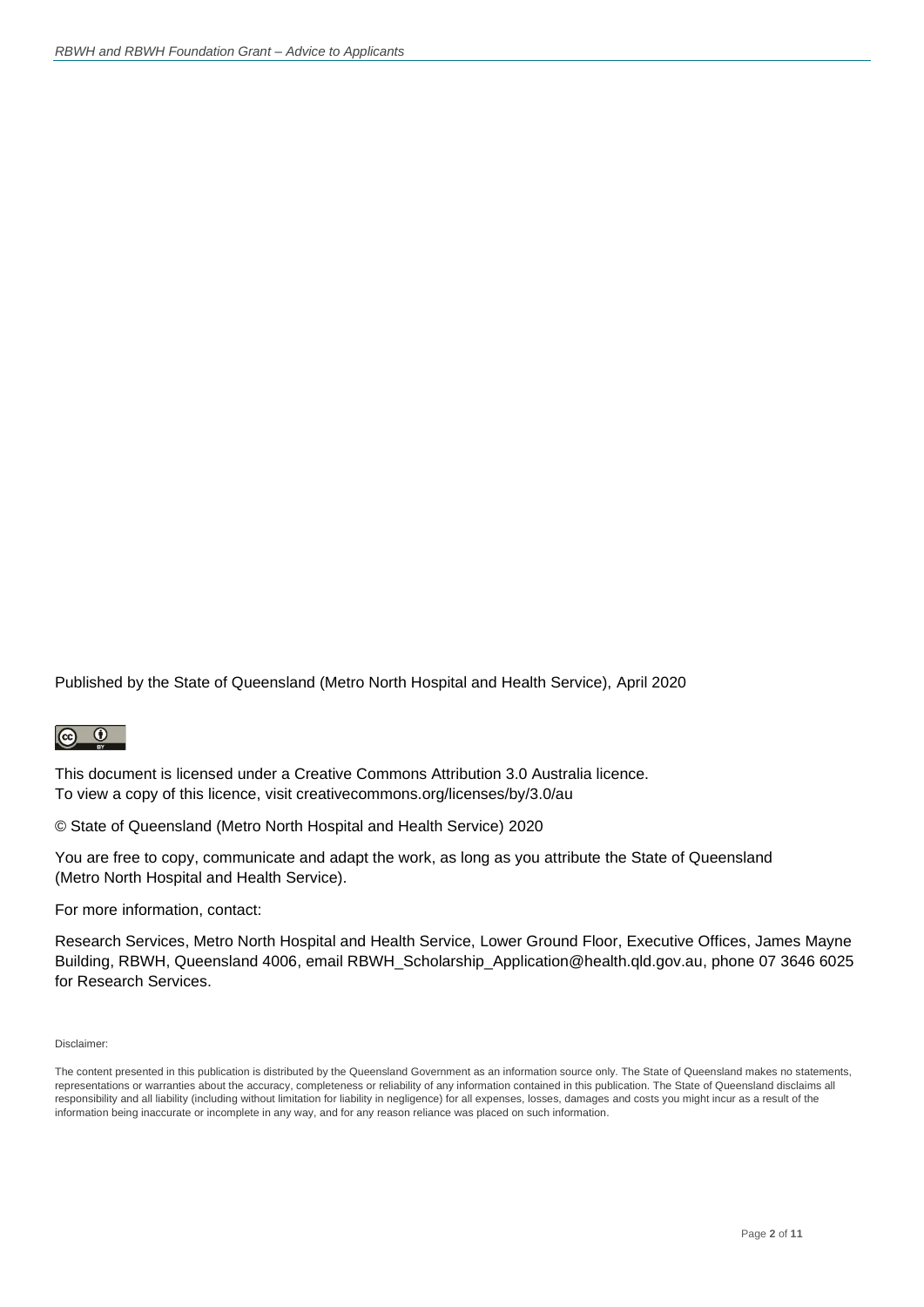## **Royal Brisbane and Women's Hospital (RBWH) and RBWH Foundation Grants**

## **Advice to applicants 2020 Special CoVID-19 Grant Round**

## **Funding Commencing in 2020 – Key dates**

- **Friday 24 April 2020** Full Project Grant Application Open
- **Friday 29 May 2020** Full Project Grant Applications Close
- **All applications to be made via SmartyGrants**:<https://metronorth.smartygrants.com.au/>

## **Introduction**

The Special CoVID-19 Grant Round is intended to support research projects undertaken by RBWH staff and/or at the RBWH in conjunction with collaborating partners in a rapid manner as a response to the pandemic. This funding is possible through the RBWH Foundation The aim is to provide financial support to researchers to undertake original and highly innovative research projects related to CoVID-19 that have the potential to:

- directly affect the care provided to our patients, including translational research and new models of care;
- analyse and inform the response to the pandemic event related to provision of patient care, organisational systems and staff responses.
- foster collaborations across RBWH departments, and or between RBWH and other facilities and external partners; and
- support staff development.

## **Special Grant Round for CoVID-19 related research**

- 1. A total of \$250,000 for grants is currently available to commence research projects as soon as possible.
- 2. Researchers are encouraged to submit full budget costs for the project but it is anticipated several projects will be funded from the pool. Departments have the option to utilise their Tied Funds with the RBWH Foundation within this application, which will be reviewed as a separate sub-group within the Research Advisory Committee.

### **Eligibility**

The following eligibility criteria must be met by all applicants;

- The CI-A must hold a current paid or honorary appointment to the RBWH.
- Majority of the researchers must hold an RBWH appointment and/or the research is conducted at the RBWH.
- The CI-A must not be awarded equivalent funds for the same project from other sources.
- Support to conduct the research is provided by the relevant RBWH Head of Department. Signed letter of Support and endorsement of the application must be provided.
- Service Line Business Managers must approve the research budget. Signed letter of Support and endorsement of the application budget must be provided.
- The application must be submitted through Smarty Grants using the requisite online application form by the advertised closing date; ensuring
	- □ all requisite documents are provided
	- □ all requisite signatures are provided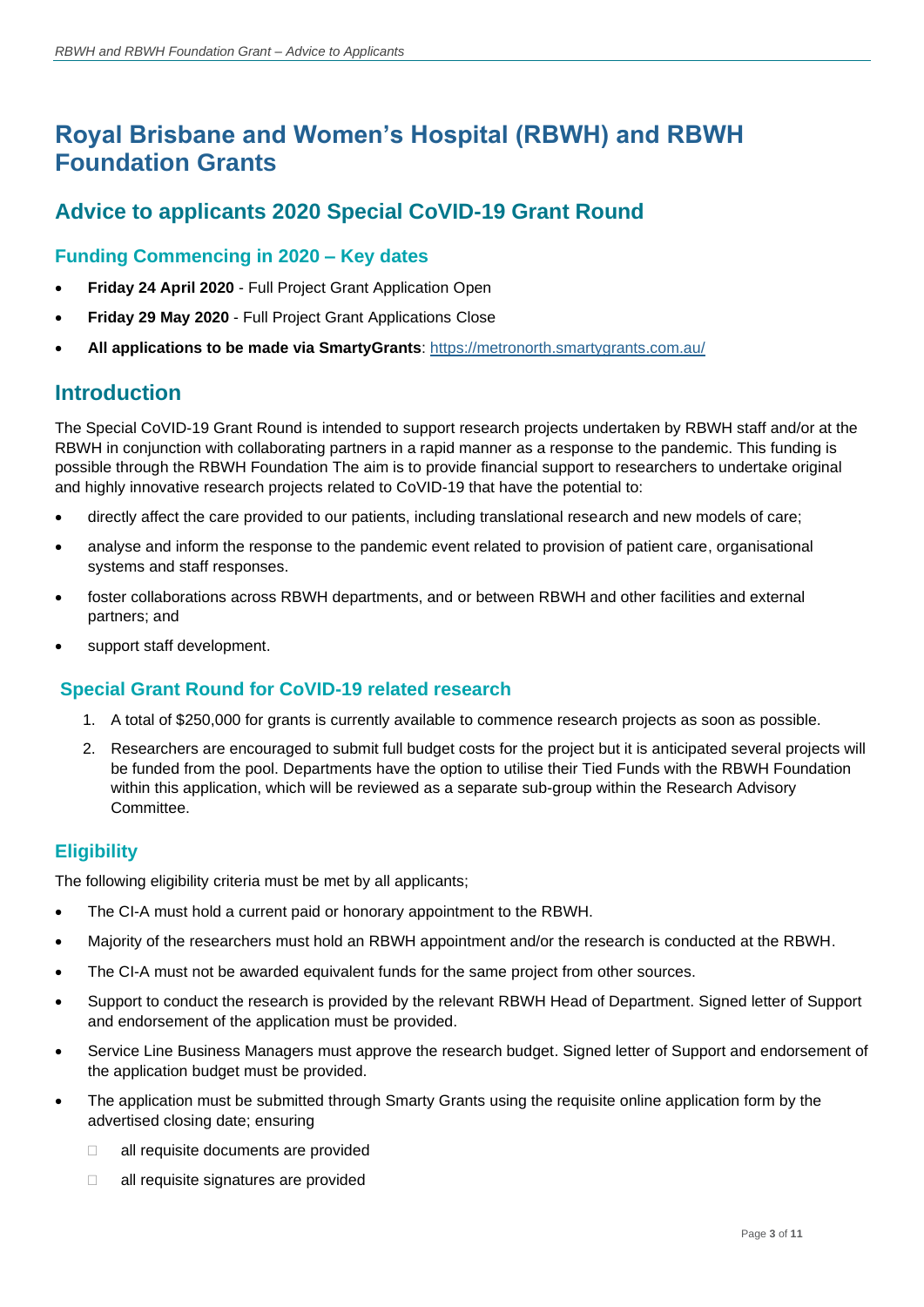Please note that the CI-A can only receive one grant per year, multiple grants to an investigator group will be subject to the availability of funds.

### **Responsibility**

- The CI-A is responsible for the scientific conduct of the project including obtaining ethical and governance approval for the study
	- Ethics information:<https://metronorth.health.qld.gov.au/research/ethics-and-governance/ethics-approval>
	- Research governance information: [https://metronorth.health.qld.gov.au/research/ethics-and](https://metronorth.health.qld.gov.au/research/ethics-and-governance/research-governance)[governance/research-governance.](https://metronorth.health.qld.gov.au/research/ethics-and-governance/research-governance)
- Early career researchers must attend a [RBWH Ethics and Governance Clinic.](https://metronorth.health.qld.gov.au/research/ethics-and-governance/clinics)
- The CI-A is also responsible for the application of [Good Clinical Practice,](https://metronorth.health.qld.gov.au/wp-content/uploads/2019/07/gcp-training-requirements.pdf) proper use of grant funds and timely reporting.
- Researchers that have not made satisfactory progress or fail to meet reporting timeline will **not be eligible for future grants**.

### **Full Grant Application**

- Applications must be submitted through Smarty Grants using the requisite online application form by the advertised closing date. It is the responsibility of the applicant to submit a complete application.
- [Appendix 2](#page-6-0) provides a copy of the full application questions. All applications are to be made via <https://metronorth.smartygrants.com.au/>
- Applicants should provide a short account of the proposed research project in the prescribed format, clearly identifying the originality of the project and its importance against the background of the contemporary state of international knowledge in the field. Evidence of capacity to undertake the research, including research experience and track record, the available physical and patient facilities (where relevant), the nature of any collaborations involved in the research, and any additional funding and other support that is available should be provided in the application.
- Detailed budget and business manager approval of the budget is required. This budget can be used as evidence for your Site-Specific Assessment (SSA) application.
- Grant funds may be used for project related costs, including salaries and associated labour on-costs (such as super), and non-labour costs specifically incurred in the conduct of the project. All costs must be specified at time of application.
- Grant funds may not be used for facility fees and administrative costs (overheads), including university levies and indirect costs associated with administrative and facility support, attendance at conferences or publishing costs.
- The budget must also include in-kind contributions from RBWH employees. In-kind contributions should be quantified for the health service to calculate the actual cost of research. For example, if you anticipate spending 20 hours on a research project during work hours as a Principal Investigator and Metro North Hospital and Health Service employee, you need to quantify the in-kind contribution (e.g. 20 hours x hourly salary) for the study budget. Facility and research business managers can assist with determining salary costs or with other queries relating to study budgets. Please discuss your research budget with the relevant departmental business manager.
- An example budget is provided in [Appendix 3.](#page-10-0)
- Amendments to the approved project, including changes to the personnel and funding arrangements, must be notified to the Executive Director Research RBWH via [RBWH-Project-Grant-Application@health.qld.gov.au.](mailto:RBWH-Project-Grant-Application@health.qld.gov.au)

#### **Applications that do not meet ALL the eligibility criteria and/or are incomplete will NOT be considered by the Research Advisory Council and will be deemed INELIGIBLE.**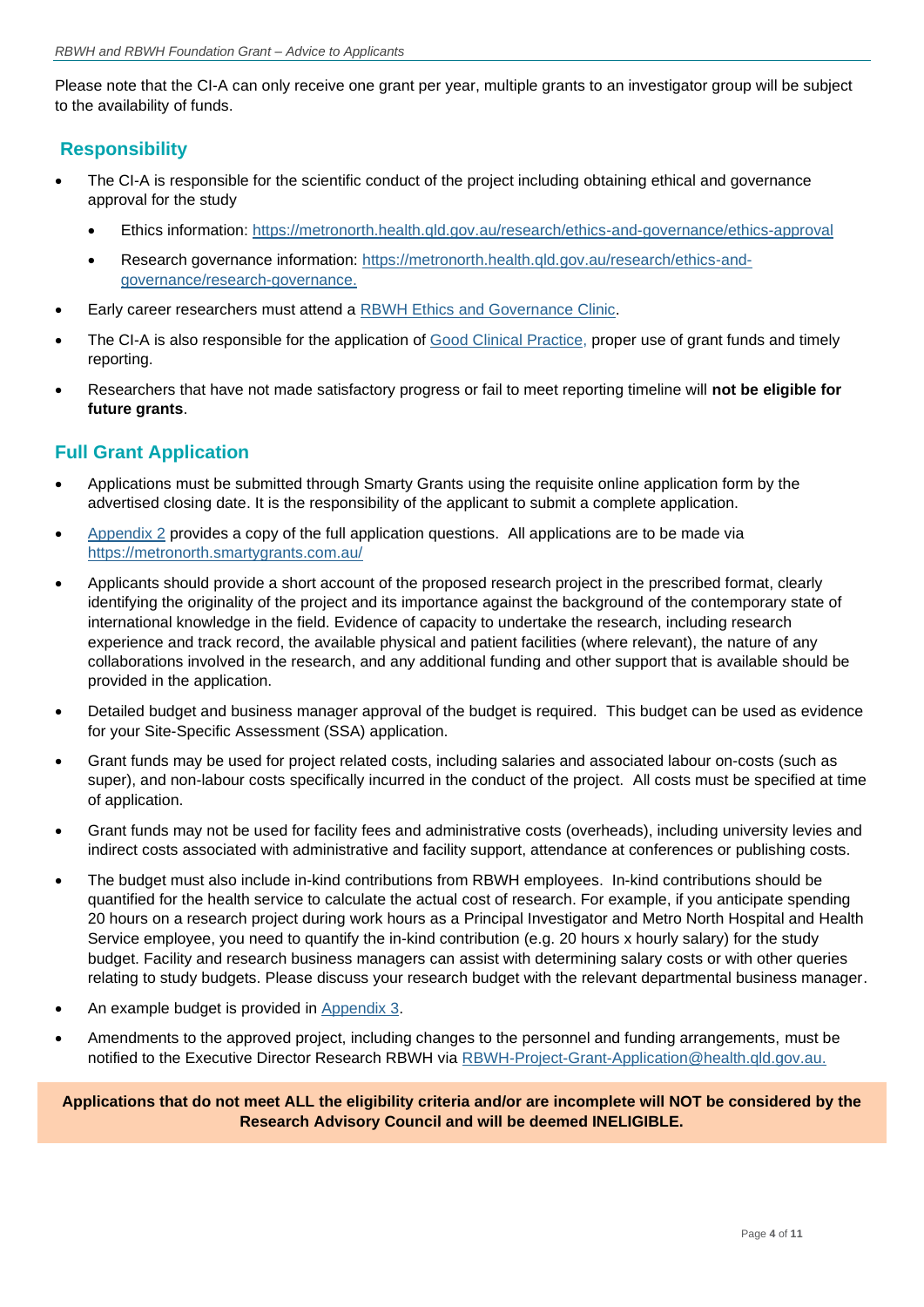## **Assessment Process**

All eligible applications will be reviewed and ranked by a sub-committee of the RBWH Research Advisory Council.

| <b>Criteria</b>                                                                                                                         | <b>Weight</b> |
|-----------------------------------------------------------------------------------------------------------------------------------------|---------------|
| 40%<br><b>Quality of Research</b>                                                                                                       |               |
| Background and rationale                                                                                                                |               |
| Is there enough background information (researched and referenced)?                                                                     |               |
| Does the background make a good case (rationale) for the research?                                                                      |               |
| Research design                                                                                                                         |               |
| Is the study design appropriate to the study aims?                                                                                      |               |
| Is the study design adequately developed?                                                                                               |               |
| Is the project achievable?<br>$\bullet$                                                                                                 |               |
| Analysis, resources, outcome of findings                                                                                                |               |
| Is the data analysis plan appropriate?                                                                                                  |               |
| Are resources requested matched to study design?                                                                                        |               |
| Is there a clear plan for how the findings of the study will be used? i.e. change practice, proof of                                    |               |
| concept for next study etc.                                                                                                             |               |
| <b>Significance and/or innovation</b><br>20%                                                                                            |               |
| Does the study address an important clinical problem? The 'so what?' factor                                                             |               |
| What is the level of impact of the research i.e., new important methodology, significant health<br>$\bullet$<br>problem addressed etc.? |               |
| Does the project use novel concepts, approaches or methods?<br>$\bullet$                                                                |               |
| Does the project involve consumer engagement in design and implementation?                                                              |               |
| Research team track record<br>20%                                                                                                       |               |
| Does the research team's track record confirm their capability and capacity to conduct the<br>research?                                 |               |
| Does the research team have appropriate research output relative to opportunity?                                                        |               |
| 20%<br>Alignment to organisational values, culture and patient care                                                                     |               |
| Does the project contribute to ongoing improvement in service provision by the RBWH?<br>Will the project improve patient care?          |               |

*Note. Applicants are encouraged to complete the section "Relative to opportunity considerations" to describe any career disruptions (e.g., parental leave or carer responsibilities) and related matters that may have impacted their academic record and postgraduate clinical and research experience. This will be considered when scoring the criteria for research team track record.* 

## **Notification of outcome of application**

- Applicants will be notified of the outcome of the application by July 2020.
- Successful applicants will be notified in the first instance. If it is determined, successful applicants are no longer eligible, a second round of offers may occur, based on the order of merit.

## **Funding and Reporting requirements**

- There is no current ceiling for CoVID-19 special although it is anticipated a number of grants will be funded from the \$250 000 allocated pool. Funding is provided subject to appropriate ethical and RBWH governance approval.
- Ethical and governance approval must be for the same grant application submitted by the same CI-A.
- Statistical advice is readily available at no cost to researchers at MNHHS and are not usually funded. Requests for funding of specialised statistical advice need to be fully justified and approval is at the discretion of the Committee.
- Other items, such as computers and travel are not usually funded and will need to be fully justified and approval is at the discretion of the Committee. The RBWH Private Practice Trust Fund Committee covers these types of funding requests.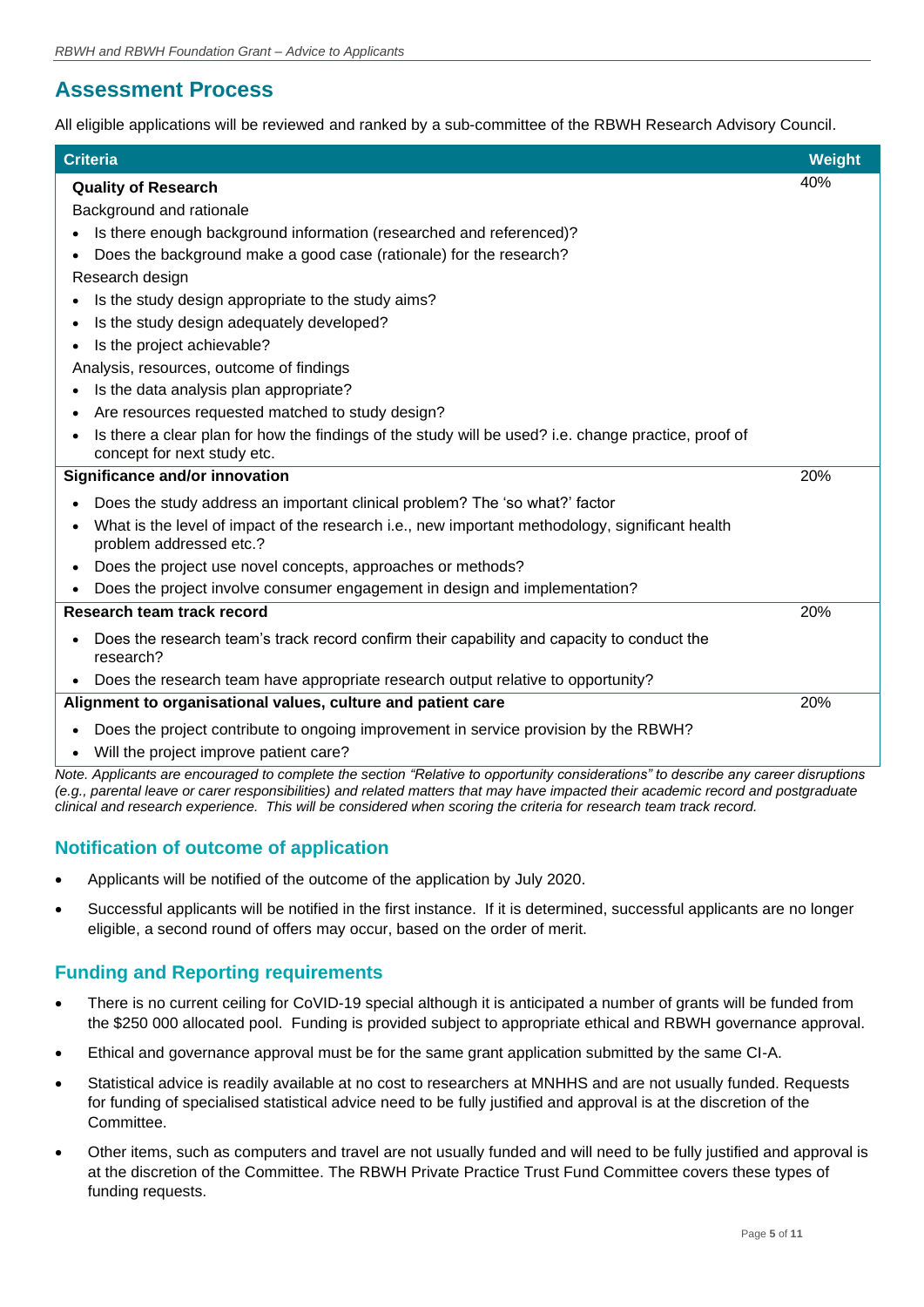- Funding will be provided in two instalments (up to 50% in the first six months of the project approval period and the remaining over the following six months).
- The first instalment (up to 50% of total grant) will be paid with:
	- □ Evidence of HREC approval.
	- □ Evidence of [Site-Specific Assessment](https://metronorth.health.qld.gov.au/research/ethics-and-governance/research-governance) (SSA)/Research governance submission. Please note: if funds are to be managed by an external institution (e.g. QUT via invoice) the SSA must have a Research Agreement lodged with the RBWH RGO.

| <b>Milestone</b>                                                 | Amount of funds released |
|------------------------------------------------------------------|--------------------------|
| • HREC and SSA approval                                          | .50%                     |
| Acquittal for first payment<br>$\bullet$<br>• Six monthly report | .50%                     |
| Acquittal for second payment<br>$\bullet$<br>Final report        | n/a                      |

- Failure to provide appropriate acquittal against agreed budget may result in no further payments being paid, funding approval withdrawn and/or the CI-A deemed ineligible for future grants from the RBWH, the RBWH Foundation and the RBWH Private Practice Funds Funding Grant Rounds and Committees.
- RBWH/RBWH Foundation (including Private Practice Funds) must be acknowledged in all publications/presentation/publicity resulting from work undertaken during the period of the award.
- Outcomes of research funded by the RBWH Research Project Grants are submitted for presentation at the annual RBWH Symposium.

## **Enquiries**

All enquiries regarding the RBWH and RBWH Foundation Project Grants should be directed, in the first instance, to the Research Support Officer, RBWH.

**Email:** [RBWH-Project-Grant-Application@health.qld.gov.au](mailto:RBWH-Project-Grant-Application@health.qld.gov.au)

**Phone:** (07) 3646 2377.

**Smarty Grants:<https://metronorth.smartygrants.com.au/> www:** <https://metronorth.health.qld.gov.au/research/grants/rbwhgrants>

## **SmartyGrants**

**Help guide**:<http://applicanthelp.smartygrants.com.au/help-guide-for-applicants/> **Applicant FAQ's**:<http://applicanthelp.smartygrants.com.au/applicant-faq%27s/>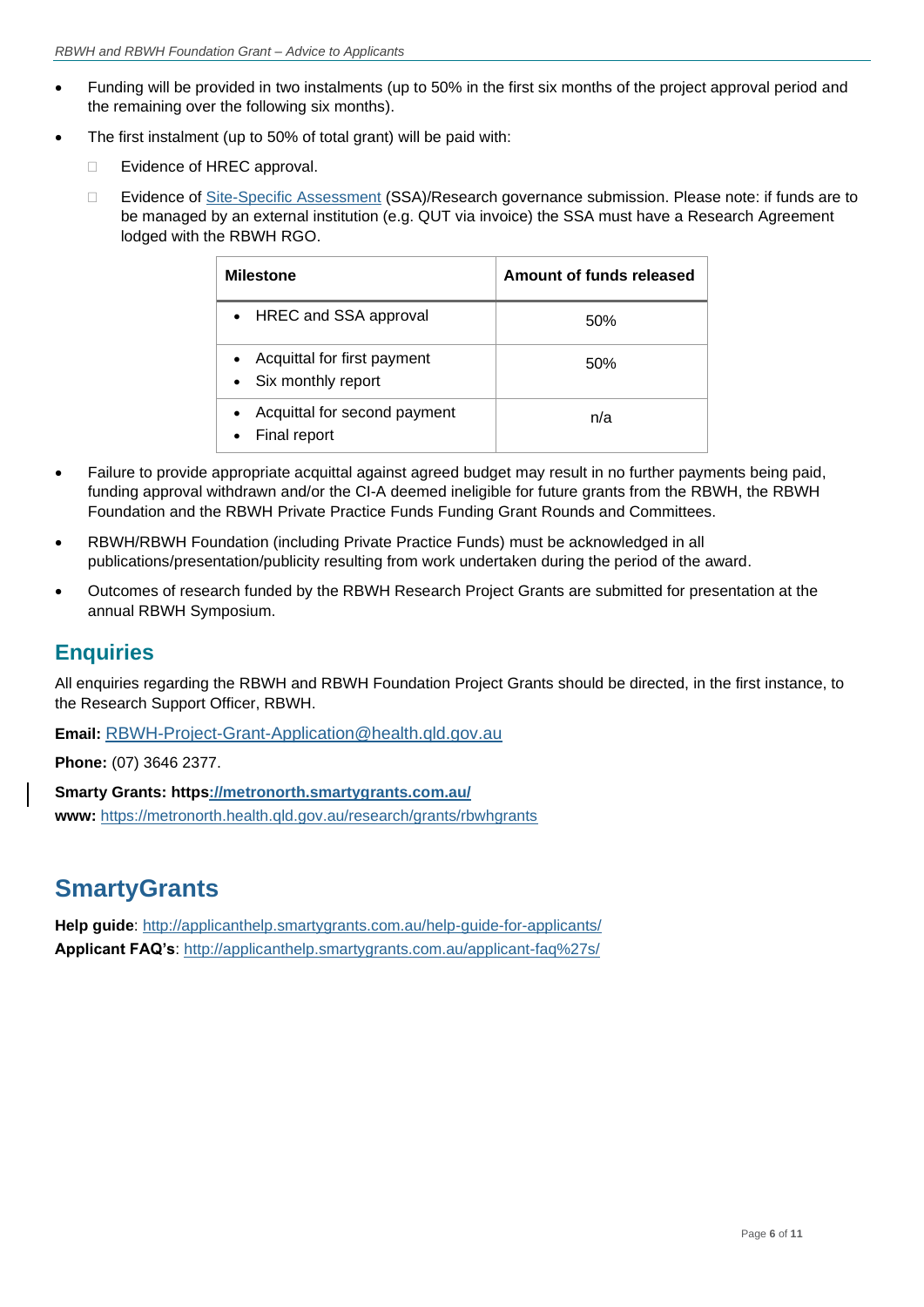## <span id="page-6-0"></span>**Appendix 1 – Full Application**

## **Applicant Details**

| Name                         |  |
|------------------------------|--|
| Research group (if relevant) |  |
| Employer                     |  |
| Position including FTE       |  |
| Mailing address              |  |
| Mobile phone number          |  |
| Other phone number           |  |
| Email address                |  |

### **Investigative Team**

#### **List all CIs involved in the project (add additional rows as necessary)**

A brief summary CV of the past three years (a maximum of two pages for each CI) must be submitted for each chief investigator

| <b>Name</b> | <b>Position</b> | Research<br>group | Academic<br>qualifications | <b>Email</b><br>address | Hours/week on<br>project |
|-------------|-----------------|-------------------|----------------------------|-------------------------|--------------------------|
| $CI-A$      |                 |                   |                            |                         |                          |
| $CI-B$      |                 |                   |                            |                         |                          |
| CI-C        |                 |                   |                            |                         |                          |

### **External Grants received by all Chief Investigators for the year 2019 (add additional rows as necessary)**

| Title of grant | <b>Investigators</b> | Research group | Funding organisation Total funding | Years |
|----------------|----------------------|----------------|------------------------------------|-------|
|                |                      |                |                                    |       |

#### **Previous RBWH and RBWH Foundation Grants and Scholarships (add additional rows as necessary)**

List all RBWH and RBWH Foundation grants or scholarships received by all CIs in the last 5 years.

| Title of grant                        | <b>Investigators</b> | Research team | <b>Total funding</b> | Years |
|---------------------------------------|----------------------|---------------|----------------------|-------|
| (add additional rows as<br>necessary) |                      |               |                      |       |
|                                       |                      |               |                      |       |

#### **Associate Investigator Details (add additional rows as necessary)**

| <b>Name</b> | <b>Position</b> | <b>Academic qualifications</b> |
|-------------|-----------------|--------------------------------|
|             |                 |                                |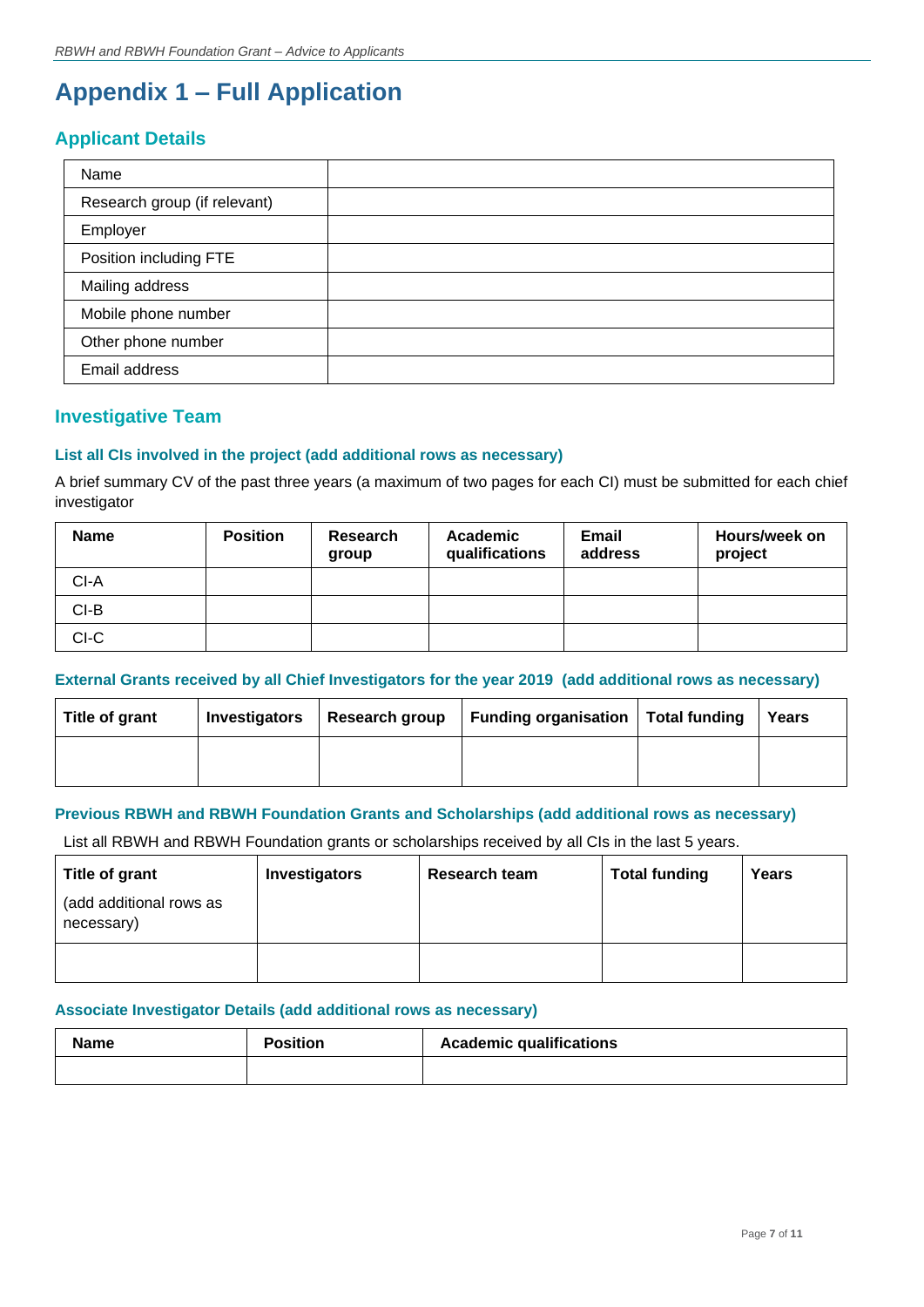### **Research Proposal**

| Full title of proposed project                                                                                |              |  |  |  |  |
|---------------------------------------------------------------------------------------------------------------|--------------|--|--|--|--|
| (This will be used throughout the funding process and must not be changed)                                    |              |  |  |  |  |
| Details of where you plan to                                                                                  | Institution: |  |  |  |  |
| undertake your research project                                                                               | Dept:        |  |  |  |  |
| Name of RBWH Head of Department in which you will conduct the research:                                       |              |  |  |  |  |
| Brief description of the proposed project (maximum 100 words)                                                 |              |  |  |  |  |
| Background (maximum 200 words)                                                                                |              |  |  |  |  |
| Research aims and objectives (maximum 200 words)                                                              |              |  |  |  |  |
| Research plan (maximum 2 pages)                                                                               |              |  |  |  |  |
| Research problem                                                                                              |              |  |  |  |  |
| Research hypothesis/questions and outcomes                                                                    |              |  |  |  |  |
| Research design                                                                                               |              |  |  |  |  |
| Population and sample (including sampling and recruitment methods and sample size estimate/<br>justification) |              |  |  |  |  |
| Data collection                                                                                               |              |  |  |  |  |
| Data analysis                                                                                                 |              |  |  |  |  |
| Timeframe                                                                                                     |              |  |  |  |  |
| How findings of study will be used                                                                            |              |  |  |  |  |

## **Project Funding**

#### **External Funding**

Have you applied or intend to apply for external funding for this research project? Yes/No

Describe the external funding received or sought for this research project:

*(maximum 200 words)*

#### **RBWH Foundation Tied Funds**

Do you have Tied Funding that you intend to use towards this research project? Yes/No

How much Tied Funding do you intend to use? Dollar amount.

If you are unsuccessful with this application, what do you intend to do with these Tied Funds?

*(maximum 200 words)*

#### **Total Amount Requested:**

Total financial support you are requesting in this application: Dollar amount.

#### **Total Project Cost:**

Total budget cost of the project including other sources (I.e. tied funding) and in-kind: Dollar amount.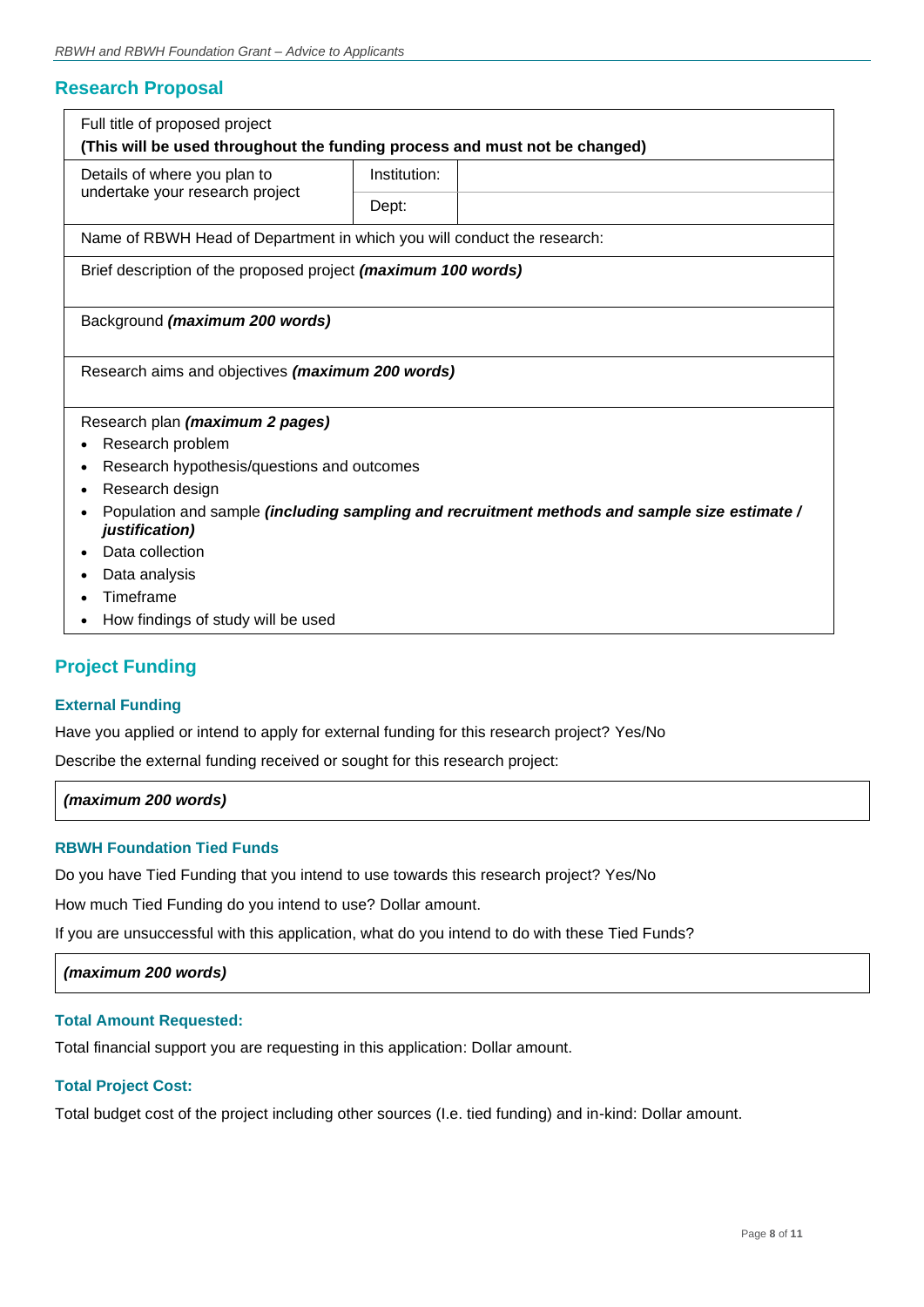#### **Budget**

Use the [budget template](https://metronorth.health.qld.gov.au/research/grants/rbwhcovid) to fill in the budget details and obtain Business Manager approval. A copy of the template is available here. Upload a copy to Smarty Grants with your application. An example budget is provided in Appendix 3.

The completed budget must be signed by the Business Manager or upload other evidence such as a memo or email that the Business Manager has approved the budget.

| Metro North Hospital and Health Service                                                                       |                    |                      |                      |             |                                 |
|---------------------------------------------------------------------------------------------------------------|--------------------|----------------------|----------------------|-------------|---------------------------------|
|                                                                                                               |                    | Putting people first |                      |             | <b>Queensland</b><br>Government |
| <b>Study Budget</b>                                                                                           |                    |                      |                      |             |                                 |
| <b>Date</b><br><b>Name of Research Project</b><br><b>HREC &amp; SSA Number</b><br><b>Sponsor/Funding Body</b> |                    |                      |                      |             |                                 |
| <b>INCOME</b> (add revenue)                                                                                   |                    | Amount \$            |                      |             | <b>Notes</b>                    |
| <b>Grant funds</b>                                                                                            |                    |                      |                      |             |                                 |
| <b>TOTAL INCOME</b>                                                                                           | Paypoint / Hours / |                      | <b>Paid by Grant</b> |             | \$                              |
| <b>EXPENSES</b>                                                                                               | <b>Other</b>       | Amount \$            |                      | In-Kind \$* | <b>Notes</b>                    |
| Infrastructure & Equipment                                                                                    |                    |                      |                      |             |                                 |
|                                                                                                               |                    |                      |                      |             |                                 |
|                                                                                                               |                    |                      |                      |             |                                 |
| Consumables                                                                                                   |                    |                      |                      |             |                                 |
|                                                                                                               |                    |                      |                      |             |                                 |
|                                                                                                               |                    |                      |                      |             |                                 |
| <b>Human Resource Costs</b>                                                                                   |                    |                      |                      |             |                                 |
|                                                                                                               |                    |                      |                      |             |                                 |
|                                                                                                               |                    |                      |                      |             |                                 |
|                                                                                                               |                    |                      |                      |             |                                 |
| <b>Services</b>                                                                                               |                    |                      |                      |             |                                 |
|                                                                                                               |                    |                      |                      |             |                                 |
|                                                                                                               |                    |                      |                      |             |                                 |
| Other**                                                                                                       |                    |                      |                      |             |                                 |
|                                                                                                               |                    |                      |                      |             |                                 |
| <b>Non-eligible costs</b>                                                                                     |                    |                      |                      |             |                                 |
|                                                                                                               |                    | s<br>ä,              | ä,                   |             | ٠                               |
| <b>Total Expenses</b><br>Total Budget Requested (less non-eligible & in-kind)                                 |                    |                      | Ś                    | \$<br>÷     | \$<br>Ś                         |

\*\*\* Business Manager Approval:

Name:

\*Add notes to say 'No cost - part of dedicated research time or volunteered outside of work hours; or paid by

Date:

University to internal cost centre etc

\*\*Facility fees and administrative costs (overheads), including university levies and indirect costs associated with administrative and facility support, attendance at conferences or publishing costs.

\*\* \*Business Mnager Approval can be wet ink signiture on the budget, electronic signiture or email approval.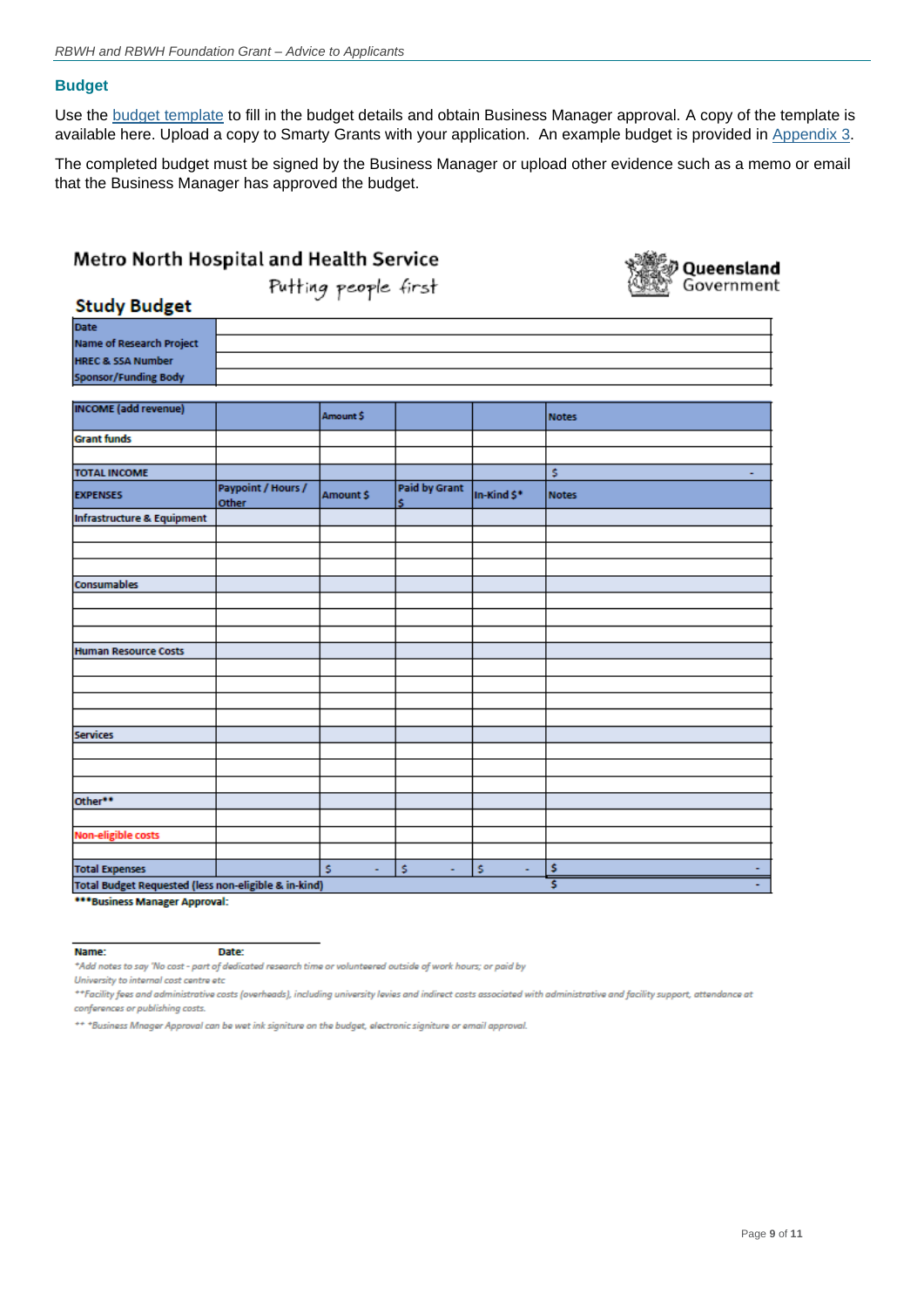## **Certifications**

#### **Chief Investigator and Team Certification**

Please use the [signature template](https://metronorth.health.qld.gov.au/research/grants/rbwhcovid) and upload with your application.

### **Head of Department/s Certification**

Head of Department signatures and supporting signatures. Please use the [signature template](https://metronorth.health.qld.gov.au/research/grants/rbwhcovid) and upload with your application.